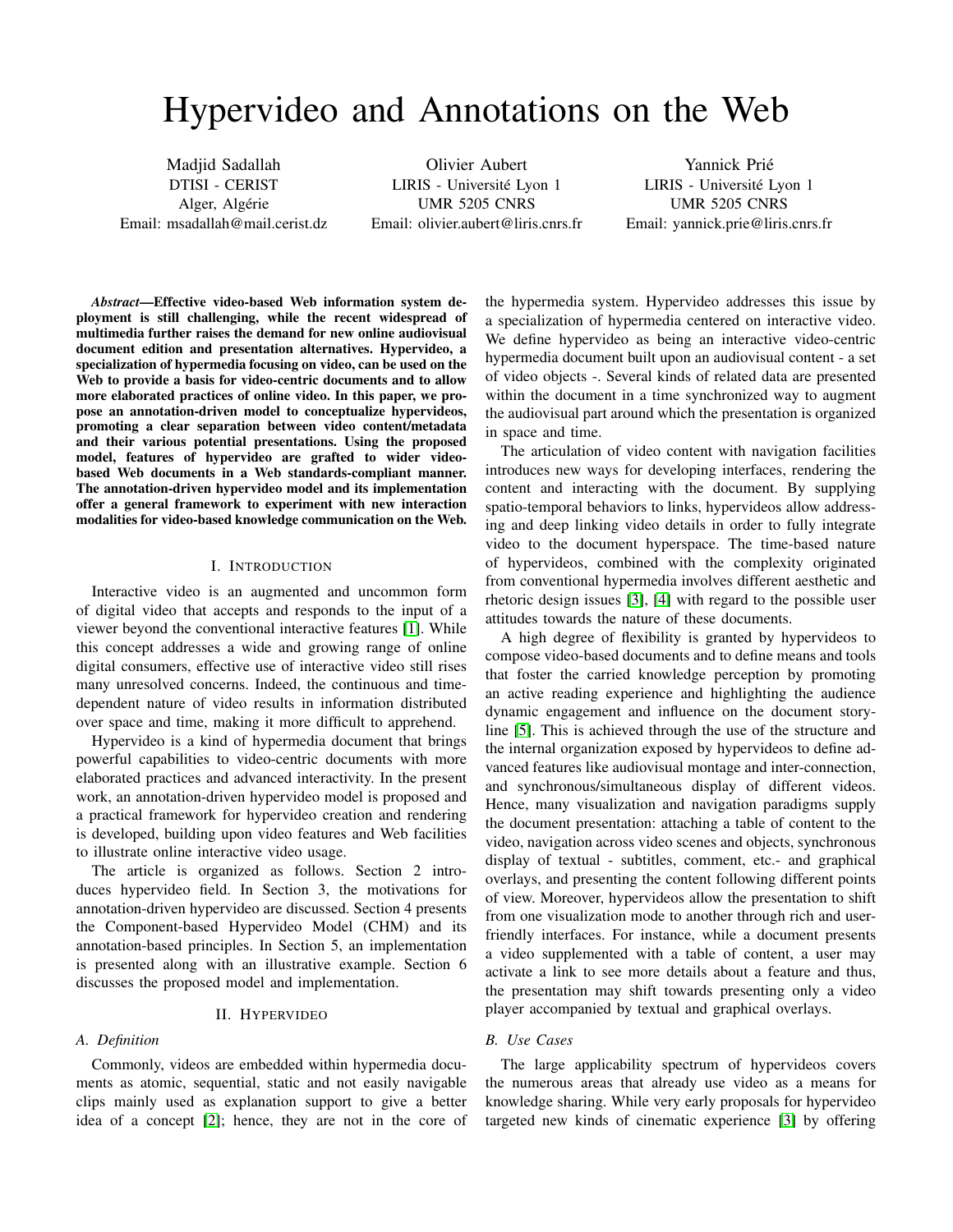filmmakers means to define different narrative sequences and viewers the choice of the path to follow, novel usages are experienced nowadays.

Hypervideo movies analysis is at the core of many projects that aim to develop means to navigate in movies through visual representation of content and structure. It is for instance possible to reveal the movie structure and to enrich its content but also to compare sequences or to link and render many movies in a unified scenario. In training and scholar systems, hypervideo supports the creation of rich and realistic learning environments [\[6\]](#page-5-5) by offering dynamic visualizations and facilitating reflective learning and cognitive flexibility [\[7\]](#page-5-6). Greater control and autonomy are granted to the learner to explore video data complemented with external materials and presentation/navigation aids like maps and history.

Some hypervideo providers focus on the interest in multimedia-based marketing to allow the design of online video clips that link to advertising or e-commerce sites, or to provide more information about particular products. Hypervideo can be found in many other fields: entertainment programs such as video games where users can participate in the presented movie; interactive documentaries where the author may recombine video segments and expose an iconic representation of some video details enriched by an extra content; and interactive television where additional and interactive content is synchronized with a live transmitted program [\[5\]](#page-5-4).

#### *C. Related Works*

HyperCafe [\[3\]](#page-5-2) is one of the earliest video-centric hypermedia research projects that discusses general hypervideo concepts. Recent projects like Hyper-Hitchcock [\[8\]](#page-5-7), Advene [\[9\]](#page-5-8), HyLive [\[5\]](#page-5-4), HVet [\[6\]](#page-5-5) and SIVA Suite [\[10\]](#page-5-9) allowed the emergence of new hypervideo practices making it possible to edit and present hypervideos with advanced features.

With online video sharing, the growth of mobile devices and video tools, the new multimedia practices are bringing hypervideo ideas to wider usages. Indeed, interactive video is increasingly becoming a dominant feature of online media platforms. Thanks to popular platforms like YouTube annotations, audiovisual documents get more interactive by integrating graphical annotations in a video and generating rich presentations. Online hypervideo editors like *Asterpix*[1](#page-1-0) and *VideoClix*[2](#page-1-1) combine video, social media, interactivity and commerce in one experience. *Popcorn.js*[3](#page-1-2) is an experimental tool for connecting video to the rest of the web, linking it into the hypertext world, pulling data from Google Maps, Twitter and Wikipedia and synchronizing it with video documents.

Most of hypervideo authoring and reading tools use specific approaches for abstracting their documents with implementation based representations, resulting in informal models. For instance, Hyper-Hitchcock provides an environment based on a very restrictive form of hypervideo. Other model-based systems consider hypervideo from very general hypermedia

perspectives empowered with some specific features like video hyperlinks. Technologies like SMIL [\[11\]](#page-5-10), NCL<sup>[4](#page-1-3)</sup> and Flash<sup>[5](#page-1-4)</sup> are some of the languages and tools used for implementing hypervideo engines.

The design of hypervideos by adding structure and content to the video emphasizes the importance of metadata and annotations in the process of creating such documents. Annotation-based approach for hypervideo composition offers many interesting features for document edition, presentation, maintenance and exchange. While many systems support adding content and structure to video material, very few use annotations as a key concept for document generation.

# III. VIDEO ANNOTATIONS AND HYPERVIDEOS

## *A. Video Annotation*

The nature of video data is unsuitable for traditional forms of data access, indexing, search, and retrieval [\[12\]](#page-5-11). Moreover, audiovisual-based documents raise many concerns regarding data rendering, linking and navigation from and to precise parts, enriching and explaining the content, arranging and revealing the story structure, etc. This motivated efforts towards the use of annotations in the disclosure, explanation and augmentation of the knowledge carried by the video. Annotationbased modeling of audiovisual documents adds a new content layer, depicted by annotations, on top of video documents [\[13\]](#page-5-12) to define the needed infrastructure for augmenting the medium with meaningful data. This data can be further used to manage and manipulate videos for analyzing, indexing, searching and generating enriched views of the document.

We consider in this article an annotation as a piece of data associated to a video fragment [\[9\]](#page-5-8), which is a logical video segment defined by the starting and ending timecodes. Many dedicated environments, such as Advene [\[14\]](#page-5-13), Anvil [\[15\]](#page-5-14) and IBM's VideoAnnEx<sup>[6](#page-1-5)</sup> offer audiovisual document annotation. They may use various formats for storage, but the MPEG-7 [\[16\]](#page-5-15) standard offers a comprehensive and interoperable set of audiovisual description tools to represent such metadata.

## *B. Towards Annotation-based Hypervideos*

The use of video annotation to generate video-based hypermedia document visualizations is often referred to as hypervideo, since it breaks the linearity of video and creates a non-linear information space [\[17\]](#page-5-16).

While many works targeted the use of annotations for audiovisual document description and enrichment, the annotation structure is often tightly linked with the video when it is not completely embedded in the stream or in the player. Some systems like Hyper-Hitchcock [\[8\]](#page-5-7) define annotation as key concept for hypervideo documents design. However, their approaches for annotation definition does not make use of any standard format or explicit data model [\[18\]](#page-5-17) and the implied uses and representations are mainly technically driven. Other

<span id="page-1-0"></span><sup>1</sup><http://www.asterpix.com/>

<span id="page-1-1"></span><sup>2</sup><http://www.videoclix.tv/>

<span id="page-1-2"></span><sup>3</sup><http://popcornjs.org/>

<span id="page-1-3"></span><sup>4</sup><http://www.ncl.org.br/>

<span id="page-1-4"></span><sup>5</sup><http://www.adobe.com/products/flashplayer/>

<span id="page-1-5"></span><sup>6</sup><http://www.research.ibm.com/VideoAnnEx/>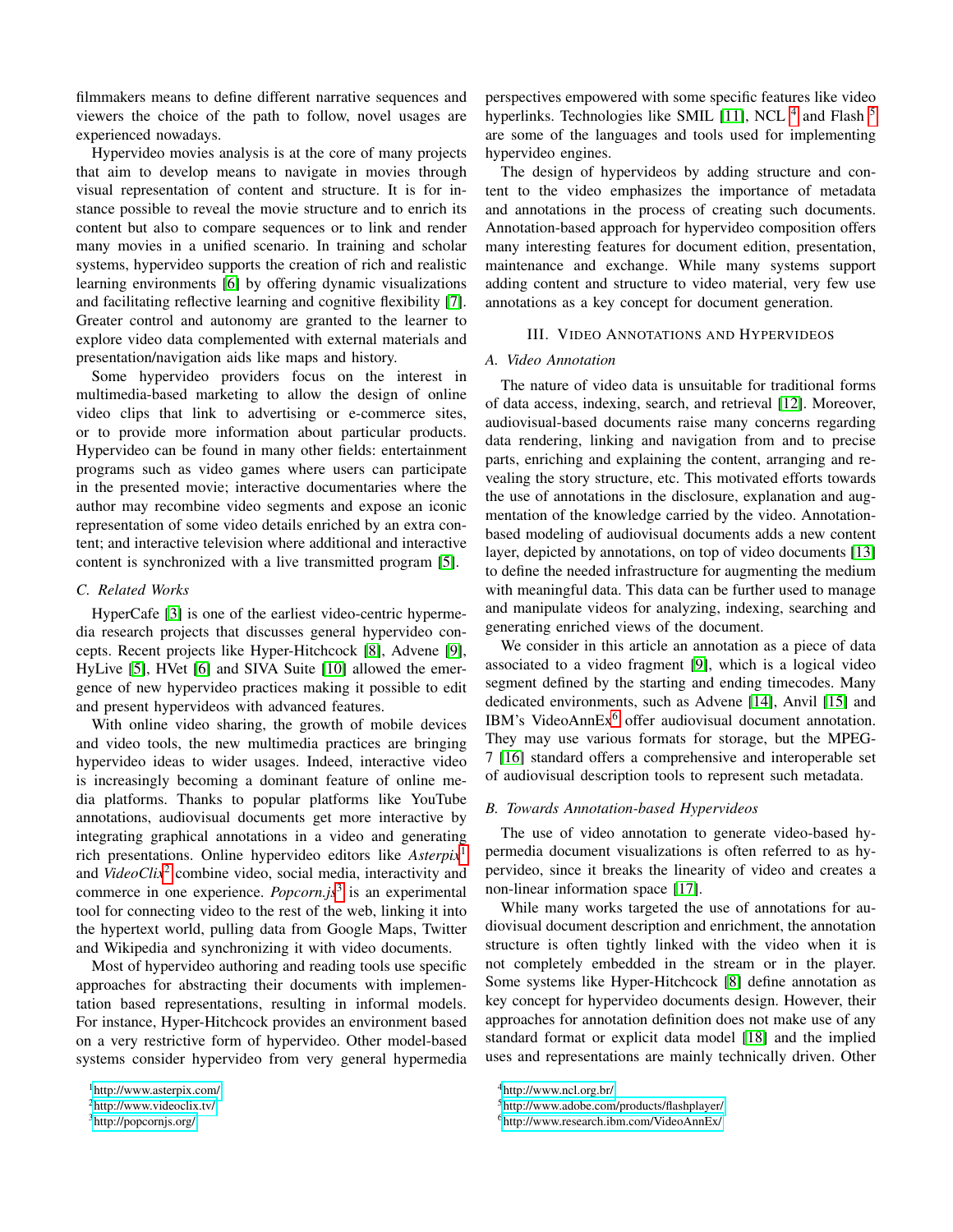

<span id="page-2-0"></span>Fig. 1. CHM General Overview

systems like Youtube use annotations mainly as captions, branching anchors and graphical overlays over the video, while a clearer separation between content and representation could foster innovative uses. Therefore, as these systems only provide a few of the necessary support for defining annotationbased hypervideo data models, the current use of annotations prevents the emergence of fully annotation-based techniques for hypervideo design. Our Advene project [\[9\]](#page-5-8) is an effort to develop such a model and to propose solutions for annotating videos and generating hypervideos.

# IV. ANNOTATION-DRIVEN AND COMPONENT-BASED HYPERVIDEO MODEL

## *A. Rationale*

We intend to propose an annotation-driven data model that allows the generation of multiple hypervideo presentations, and thus visualizations of the same content, from existing annotation structures. The component-based approach proposes a logical view of the document that tries to be accessible and expressive, presented as a hierarchy of components. Such an approach eases the conceptualization and coding tasks of hypervideos and allow the model to be extensible since new components can be created from existing lower-level ones. The proof of principle of the model concepts and assumptions is illustrated by a Web implementation.

#### *B. CHM General Overview*

CHM, which stands for *Component-based Hypervideo Model*, is a an annotation-driven and component-based data model to conceptualize hypervideos and describe their main features. A general overview of the model is provided in figure [1.](#page-2-0) CHM uses the principle of nesting high level components for document hierarchical composition.

A CHM hypervideo is composed of a set of low and high level components, building blocks that represent formal information and composition units. These components are related to video streams referenced by *TimedMedia* components. A TimedMedia component has an intrinsic duration which, when played through a player component, conveys a timing capability to the document, expressed by a virtual reference - an abstract clock - called *TimeLine Reference* (TLR) that synchronizes the related rendering components. Many players (therefore, many TLRs) may be present within the same document, defining different hypervideo sub-documents possibly



<span id="page-2-1"></span>Fig. 2. CHM Plain Components

spatially and/or temporally related. This allows synchronization between numerous hypervideo sub-documents and to use one to enrich another. Hence, temporal constraints may exist between the different TLRs.

The dynamic behavior of a CHM hypervideo is handled by an *event-based* mechanism. An event is triggered by a particular environment change and may be associated a set of *actions*. An action can be an atomic instruction that acts on the document or a set of operations which may trigger other events and cause further actions.

#### *C. CHM Rendering Components*

A *Hypervideo* consists in a set of rendering *components*, associated with a list of composition, placement, synchronization and behavioral attributes supplied by the author or retrieved from the annotation structure. A hypervideo references at least one main audiovisual document accessed through the TimedMedia element that addresses a temporalized stream, audio or video, to define a timeline reference (TLR).

A generic Component within a hypervideo may not relate to any TLR, and if so is said to be time-independent. Components bound to a TLR are specialized TLComponent elements with synchronization constraints. A global timeline reference allows synchronization between different TLRs.

Content with visual manifestation is displayed by VisualComponent elements. Synchronized *display components* offer interactive interfaces for rendering temporalized data, provided as annotations. Figure [2](#page-2-1) presents some of these plain data components. They cover static content viewer (TextViewer, RichTextViewer - container for heterogeneous content like HTML pages, RSS feeds and broad XML-based content - and ImageViewer), continuous media players (VideoPlayer and AudioPlayer that present a generic Player interface for rendering and interacting with the content) and containers (Container elements) for spatial clustering of components to unify their processing. The TimelineRefControlGUI defines a graphical user interface for controlling and interacting with TLRs. These plain components are combined in order to propose the set of high level components shown in figure [3.](#page-3-0)

The History component is a graphical representation of the user interaction history, allowing to save and to restore the document presentation context by tracking the user navigation.

A document map (Map component) is a general sketch - made of *screenshots* or *transcriptions* - of the presented content that offers a branching opportunity choice to navigate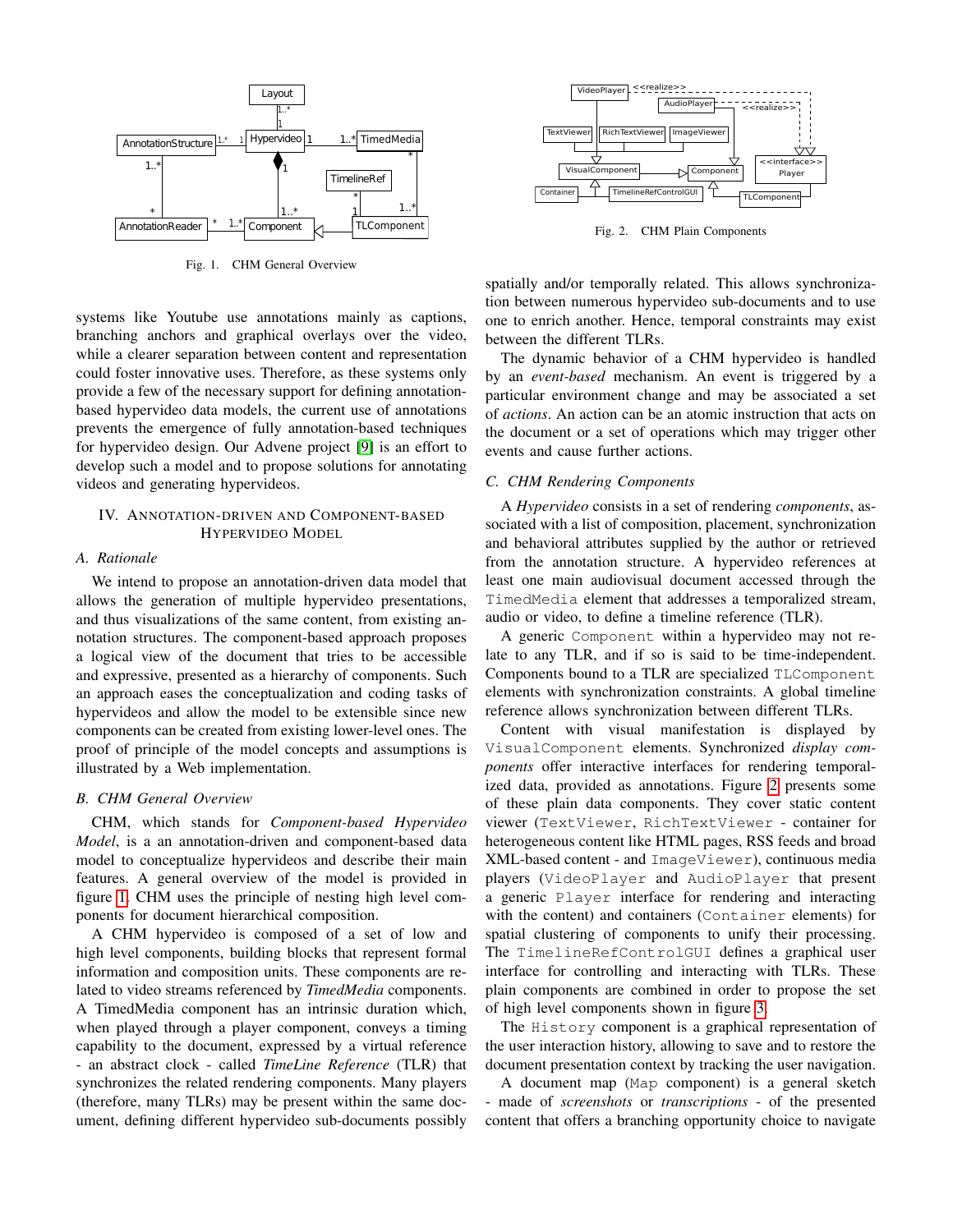

<span id="page-3-1"></span><span id="page-3-0"></span>Fig. 4. CHM Data Access Components

to a particular perspective. A hypervideo table of content (TableOfContent (ToC) component) provides navigation capabilities and reveals the structure of the video according to a selected feature or annotation type. Many maps and tables of contents may be instantiated within the document, following different presentation styles.

Graphical, chronological and interactive representation of the hypervideo time is provided by the Timeline components. They place media elements, meaningful annotations and links along a timed axis, on different tracks (Track elements).

#### *D. Annotation-based Model*

The CHM annotation concept is defined as any information data or resource - associated with a logical spatio-temporal video *fragment*, that defines its scope - begin and end instants in video time and its coordinates relatively to the video frames. For instance, a spatio-temporal anchor is defined by an annotation that addresses a fragment covering its presentation interval. A fragment is thus defined as a logical representation of a video segment - not physically extracted - addressed by its timecodes. Attributes of an annotation include its *type*, *media reference*, *begin/end timecodes* and *content*. Depending on user requirements, the proposed annotation attributes can easily be extended and adapted to specific needs. While annotations add structure and content for audiovisual documents, CHM relies on them in many ways to generate hypervideos and to supply them with interaction and visualization artifacts like anchors/hostpots and links, overlays, subtitles, comments and tables of content.

#### *E. Data Access Components*

Data access components presented in figure [4](#page-3-1) are middleware components with functional interfaces that offer unified access to the data structure (annotations and resources). Multiple readers can provide annotation data, either user-supplied or possibly automatically extracted from media elements (textual transcription, screenshots, videoclip references, etc.). The AnnotationReader element describes the generic data access interface. Among the dedicated data readers: (1) the JSonReader element allows reading from a  $J$ Son $<sup>7</sup>$  $<sup>7</sup>$  $<sup>7</sup>$  file,</sup> (2) the SrtReader element allows using *srt* files for timed

<span id="page-3-2"></span><sup>7</sup><http://www.json.org/>

text, (3) the MPEG7Reader element gets data from MPEG-7 files, (4) the DataScraper components generate annotations by scraping DOM subtrees (from the current document or from external ones) and (5) the AdveneReader is the data access component for annotation performed with the Advene annotation tool, which is used for reading data from an explicit annotation structure.

#### *F. Spatial, Temporal and Link Models*

The visual components of a CHM hypervideo are placed within *spatial regions* that form the document *layout*. The placements and dimensions can be expressed explicitly or implicitly, absolutely or relatively. Presentation specification attributes are associated to the components, regions and layout and can be used by the rendering engine.

The document temporal specification is achieved through a timeline-based model and relies on the *Timeline Reference* (TLR) concept. Time-based components are activated/deactivated when reaching specific timecodes provided or computed by reference to the TLR. The non time-dependent objects are associated with the global document clock, the top level reference of the entire user-declared TLRs. The access and control of a TLR is performed thanks to the "position", "state" and "duration" attributes. Any update of the TLR position or state affects all the related component playback.

CHM hypervideo links are defined in space and time and are unidirectional, thus they are attributes of the source anchors. A classic hypertext anchor can be defined on a specific region of a textual or graphical component. When placed on a region of a continuous media, with spatial and temporal constraints and eventually within a moving region - whose location changes over time -, the anchor is called *hotspot*.

Links may be internal or external. Activating an internal link causes a temporal shift of the presentation by an update of the TLR position. A return behavior can be specified to express whether the presentation will pause, stop, return to the source anchor point or continue from the target one. An external link leads to a foreign anchor expressed by an URL and causes the presentation to pause, continue or stop playing.

#### V. WEB-BASED MODEL IMPLEMENTATION

Based on CHM, a syntax for authoring hypervideos is proposed as an extension above the HTML language. CHM namespaced attributes are associated to standard HTML elements, and extend them with specific behaviors. Such behaviors are handled by a set of generic and extensible JavaScript libraries that perform content transformation to dynamically generate standard HTML code, readable and understandable by modern browsers. Complex hypervideos can therefore be authored as standard Web documents, styled with CSS, extended by SVG and controlled by scripts. Common Web content is written in standard HTML while the hypervideo components are expressed through the CHM attribute-based syntax. For rendering the audiovisual content, we use the latest HTML standard proposal [\[19\]](#page-5-18) <video> element and its corresponding DOM API specification.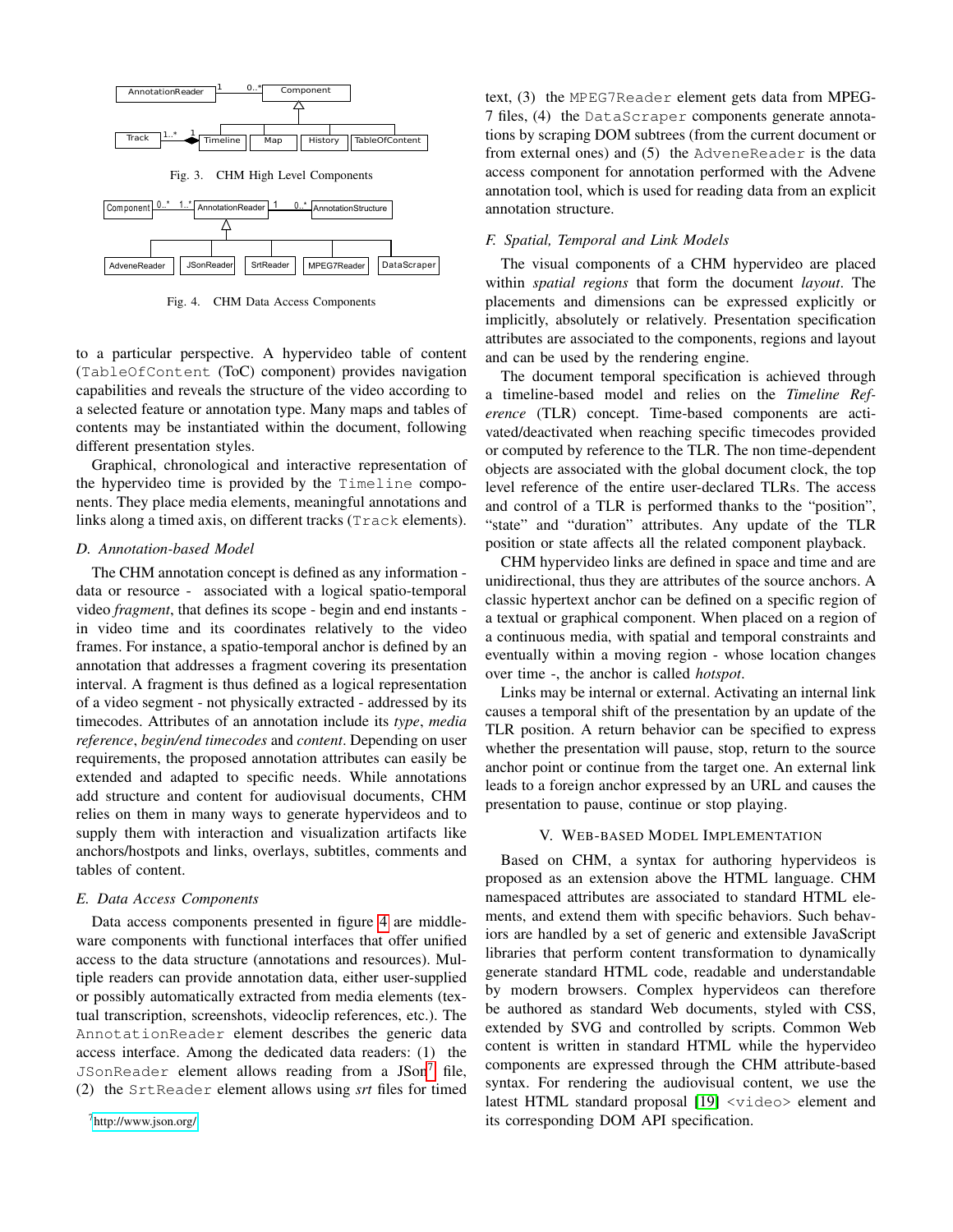

<span id="page-4-4"></span>Fig. 5. Data Access by Annotation Query

Annotations can be made by hand or using dedicated tools. The defined structure has to ensure the definition of the model attributes, especially timecodes for fragment definition. A fragment is addressed with a syntax that contains the target stream along with begin or begin/end instants. We are using W3C MediaFragment  $8$  proposal to address temporal and spatial media fragments. For instance *http://www.exemple.com/video.mp4#t=.120,1.230* addresses the fragment of the video identified by its begin and end timecodes. When the end instant is not defined, this supposes it to be equal to the medium duration.

The CHM spatial model is supported by the HTML layout model via cascading stylesheets (CSS) and container elements like div. Document time and element synchronization is handled by a JavaScript implementation of SMIL Timesheets (External Timings) [\[20\]](#page-5-19), one of the interesting addition to SMIL to make SMIL 3.0 [\[11\]](#page-5-10) timing and synchronization available in other XML-based markup languages. Most of Web standardsbased video projects like *popcorn.js* exclusively use the time inferred from the video stream to schedule the presentation. In our prototype, the timing mechanism allows hypervideo to use multiple time references, thanks to the timeline-like temporal model implemented by SMIL Timesheets. A first version of the proposed language and tools has been developed<sup>[9](#page-4-1)</sup>, and further developments are underway.

*Example:* To provide some features revealed by the Nosferatu movie  $10$  analysis performed with the Advene tool  $11$ , a hypervideo document is designed - its rendering is shown in figure [6](#page-5-20) - , based on the annotation package produced by Advene. Once the generated package is available into JSon format, the CHM implementation syntax is used to design rich views of the movie. Many CHM display components are instantiated: data readers, enrichment content viewers, video players, hotspots, timelines, maps and tables of contents. As shown in figure [5,](#page-4-4) the hypervideo makes use of data provided

<span id="page-4-2"></span><sup>10</sup><http://www.archive.org/details/nosferatu>

<span id="page-4-3"></span><sup>11</sup><http://www.advene.org/>

by the JSon package and possibly from the *Wikipedia.org* encyclopedia, in a synchronized way. To retrieve the desired data, two readers are defined, parameterized by a query string: a JSon reader - to query movie annotations - along with a generic annotation reader to fetch Wikipedia documents. For instance, the display component that synchronizes biographic information about actors when they appear on the movie uses both readers. First, the identity and the timecodes of each actor appearance are retrieved through the JSon reader and the received data is used to pull information from *Wikipedia*. The final data is displayed by the component according to its specifications in style and time.

## VI. DISCUSSION

With the CHM high level concepts, hypervideo definition and implementation are quite straightforward. The annotationdriven approach defines various access granularities to video, by allowing fragment definition with no length restriction. Fragments can be arbitrarily overlapped or nested, associating various data and multiple views to the same audiovisual information unit. By separating data from content presentation, maintaining the document structure is eased, independently from the audiovisual stream. This enforces security management and enhances collaboration options by requiring only the annotation structure update or exchange. The annotation structure definition in CHM is system-independent though a minimalistic schema is provided. The model realization may be achieved by any annotation standard such as MPEG-7 or a user-defined structure.

While a lower abstraction representation of the model can be deduced using common hypermedia models, CHM strength resides on its high level abstraction and its usage expressiveness. Being hypervideo specific, we claim that it is general enough to describe the existing domain features and to conceptualize the majority of existing hypervideo documents.

The model has been implemented to practically experience and evaluate our claims. To better theorize interactive videocentric documents on the Web, considered as annotation-based hypervideos, a first implementation is developed by grafting hypervideo specific concepts and attributes in a declarative manner to the HTML language. This makes authoring such documents more convenient compared to the existing systems, thanks to the Web standards-compliant syntax; writing a hypervideo document is as easy as editing any conventional Web page. SMIL presents a robust and comprehensive model and tools for multimedia/hypermedia documents composition. However, authoring hypervideo documents with the very general concepts introduced by SMIL and its huge language specification - not widely implemented by common browsers - is an arduous task.

#### VII. CONCLUSION

In this paper, we have presented an annotation-driven approach for defining a component-based hypervideo model. To theorize hypervideo, the proposed model promotes a clear separation of data from the rendered content, through the use

<span id="page-4-0"></span><sup>8</sup><http://www.w3.org/2008/WebVideo/Fragments/>

<span id="page-4-1"></span><sup>&</sup>lt;sup>9</sup>See<http://www.advene.org/chm/> for code and examples.